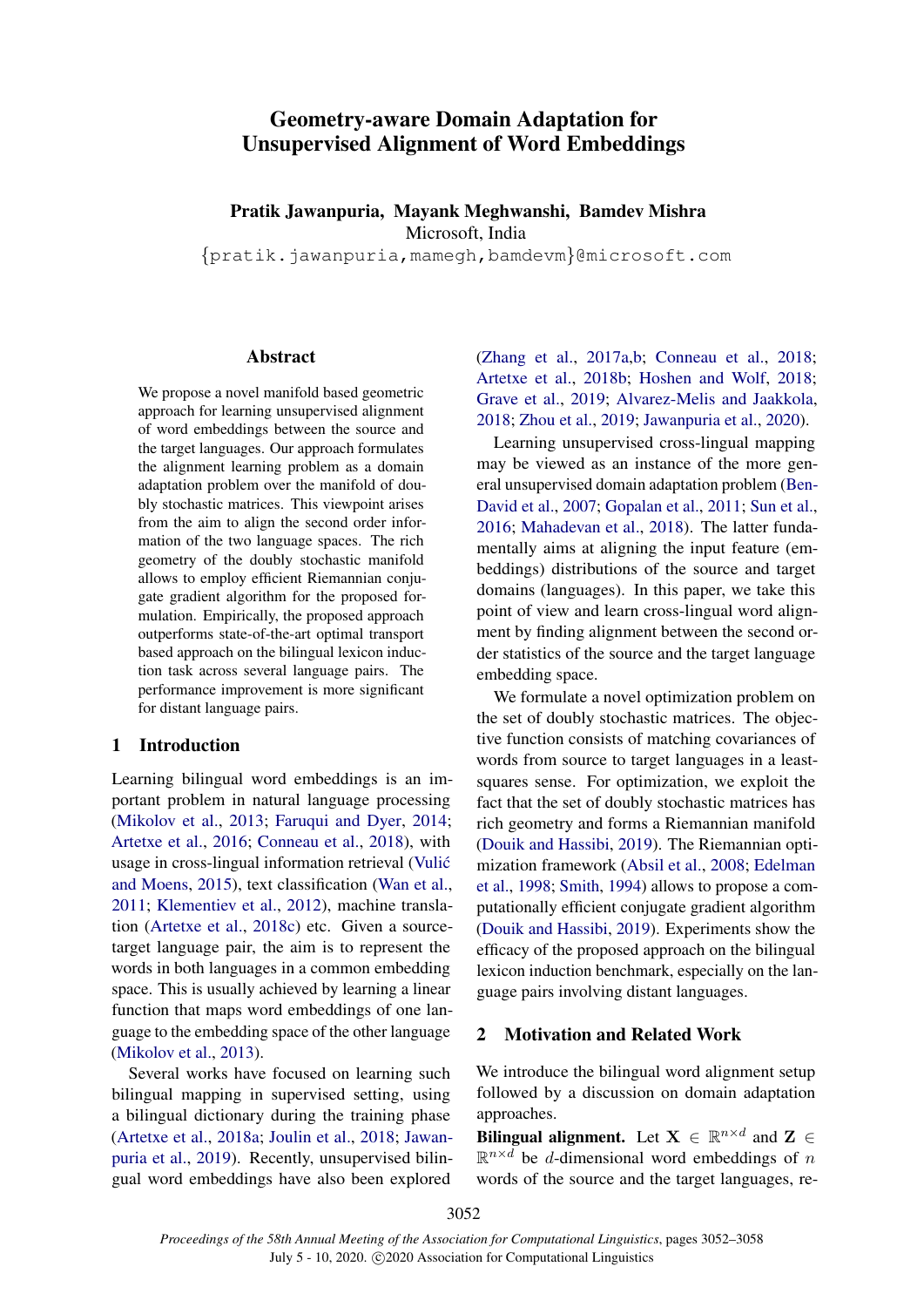spectively. The aim is to learn a linear operator  $\mathbf{W}: \mathbb{R}^d \to \mathbb{R}^d$  that best approximates source embeddings in the target language space.

In the supervised setup, a list of source words and their translations in the target language is provided. This is represented by an *alignment* matrix Y of size  $n \times n$ , where  $Y_{ij} = 1$  if j-th word in the target language is a translation of the  $i$ -th word in the source language and  $Y_{ij} = 0$  otherwise. A standard way to learn orthogonal W is by solving the *orthogonal Procrustes* problem [\(Artetxe et al.,](#page-4-1) [2016;](#page-4-1) [Smith et al.,](#page-5-11) [2017\)](#page-5-11), i.e.,

<span id="page-1-0"></span>
$$
\min_{\mathbf{W} \in \mathbb{R}^{d \times d}} \| \mathbf{X} \mathbf{W} - \mathbf{Y} \mathbf{Z} \|_{\text{Fro}}^2
$$
\nsubject to 
$$
\mathbf{W}^\top \mathbf{W} = \mathbf{I},
$$
\n(1)

where  $\lVert \cdot \rVert_{\text{Fro}}$  is the Frobenius norm and I is the identity matrix. Problem [\(1\)](#page-1-0) has the closed-form solution  $W^* = UV^\top$ , where U and V are the respective left and right orthogonal factors of the singular value decomposition of  $X^{\top}YZ$ (Schönemann, [1966\)](#page-5-12).

In the unsupervised setting,  $Y$  is additionally unknown apart from W. Most unsupervised works [\(Zhang et al.,](#page-6-3) [2017b;](#page-6-3) [Artetxe et al.,](#page-4-5) [2018b;](#page-4-5) [Grave](#page-5-5) [et al.,](#page-5-5) [2019;](#page-5-5) [Conneau et al.,](#page-4-2) [2018\)](#page-4-2) tackle this challenge by learning  $Y$  and  $W$  jointly. However, their performance rely on finding a good initialization candidate for the alignment matrix  $\bf{Y}$  [\(Zhang](#page-6-3) [et al.,](#page-6-3) [2017b;](#page-6-3) [Grave et al.,](#page-5-5) [2019;](#page-5-5) [Alaux et al.,](#page-4-11) [2019;](#page-4-11) [Jawanpuria et al.,](#page-5-6) [2020\)](#page-5-6).

Performing optimization over the set of binary matrices,  $Y \in \{0,1\}^{n \times n}$ , to learn the bilingual alignment matrix is computationally hard. Hence, some works [\(Zhang et al.,](#page-6-3) [2017b;](#page-6-3) [Xu et al.,](#page-6-5) [2018\)](#page-6-5) view the source and the target word embedding spaces as two distributions and learn  $Y$  as the transformation that makes the two distributions close. This viewpoint is based on the theory of *optimal transport* [\(Villani,](#page-5-13) [2009;](#page-5-13) Peyré and Cuturi, [2019\)](#page-5-14). Y is, thus, modeled as a *doubly stochastic* matrix: the entries in  $Y \in [0, 1]$  and each row/column sums to 1. Permutation matrices are extreme points in the space of doubly stochastic matrices.

[Alvarez-Melis and Jaakkola](#page-4-6) [\(2018\)](#page-4-6) propose learning the doubly stochastic  $Y$  as a transport map between the *metric spaces* of the words in the source and the target languages. They optimize the Gromov-Wasserstein (GW) distance, which measures how distances between pairs of words are mapped across languages. For learning  $Y$ , they propose to

<span id="page-1-1"></span>
$$
\min_{\mathbf{Y} \in \mathbb{DS}^n} \quad -\text{Trace}(\mathbf{Y}^\top \mathbf{C}_{\mathbf{X}} \mathbf{Y} \mathbf{C}_{\mathbf{Z}}), \tag{2}
$$

where  $\mathbb{DS}^n := \{ \mathbf{Y} \in \mathbb{R}^{n \times n} : \mathbf{Y} \geq 0, \mathbf{Y}^\top \mathbf{1} = \mathbf{Y}$ 1 and  $Y1 = 1$  is the set of  $n \times n$  doubly stochastic matrices,  $Y > 0$  implies entry-wise non-negativity, 1 is a column vector of ones, and  $C_X = XX^\top$  and  $C_Z = ZZ^{\top}$  are  $n \times n$  word covariance matrices of source and target languages, respectively. An iterative scheme is proposed for solving [\(2\)](#page-1-1), where each iteration involves solving an optimal transport problem with *entropic regularization* (Peyré et al., [2016;](#page-5-15) Peyré and Cuturi, [2019\)](#page-5-14). The optimal transport problem is solved with the popular *Sinkhorn* algorithm [\(Cuturi,](#page-4-12) [2013\)](#page-4-12). It should be noted that the GW approach  $(2)$  only learns Y. The linear operator to map source language word embedding to the target language embedding space can then be learned by solving [\(1\)](#page-1-0).

Domain adaptation. Domain adaption refers to transfer of information across domains and has been an independent research of interest in many fields including natural language processing (Daumé III, [2007;](#page-4-13) [Borgwardt et al.,](#page-4-14) [2006;](#page-4-14) [Adel](#page-4-15) [et al.,](#page-4-15) [2017;](#page-4-15) [Baktashmotlagh et al.,](#page-4-16) [2013;](#page-4-16) [Fuku](#page-5-16)[mizu et al.,](#page-5-16) [2007;](#page-5-16) [Wang et al.,](#page-6-6) [2015;](#page-6-6) [Prettenhofer](#page-5-17) [and Stein,](#page-5-17) [2011;](#page-5-17) [Wan et al.,](#page-6-1) [2011;](#page-6-1) [Sun et al.,](#page-5-8) [2016;](#page-5-8) [Mahadevan et al.,](#page-5-9) [2018;](#page-5-9) [Ruder,](#page-5-18) [2019\)](#page-5-18).

One modeling of interest is by [Sun et al.](#page-5-8) [\(2016\)](#page-5-8), who motivate a linear transformation on the features in source and target domains. In [\(Sun et al.,](#page-5-8) [2016\)](#page-5-8), the linear map  $\mathbf{A} \in \mathbb{R}^{d \times d}$  is solved by

<span id="page-1-2"></span>
$$
\min_{\mathbf{A}\in\mathbb{R}^{d\times d}} \quad \left\|\mathbf{A}^{\top}\mathbf{D}_{\mathbf{X}}\mathbf{A}-\mathbf{D}_{\mathbf{Z}}\right\|_{\text{Fro}}^{2},\tag{3}
$$

where  $D_1$  and  $D_2$  are  $d \times d$  are feature covariances of source and target domains (e.g.,  $D_X = X^{\top}X$ and  $D_Z = Z^\top Z$ ), respectively. Interestingly, [\(3\)](#page-1-2) has a closed-form solution and shows good performance on standard benchmark domain adaptation tasks [\(Sun et al.,](#page-5-8) [2016\)](#page-5-8).

# 3 Domain Adaptation Based Cross-lingual Alignment

The domain adaptation solution strategies of [\(Sun](#page-5-8) [et al.,](#page-5-8) [2016;](#page-5-8) [Mahadevan et al.,](#page-5-9) [2018\)](#page-5-9) can be motivated directly for the cross-lingual alignment problem by dealing with word covariances instead of feature covariances. However, the cross-lingual word alignment problem additionally has a bidirectional symmetry: if  $Y$  aligns  $X$  to  $Z$ , then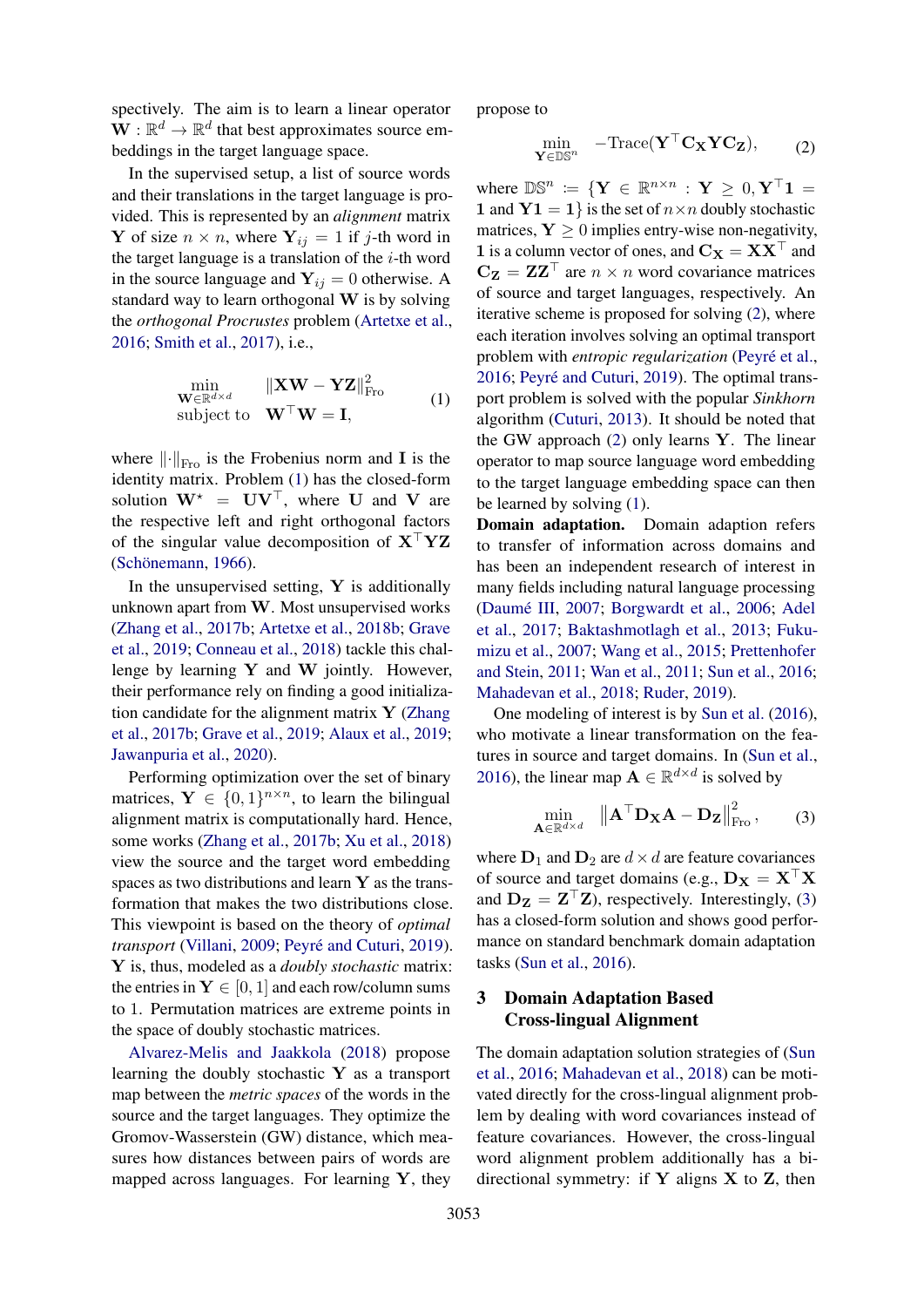$Y^{\top}$  aligns Z to X. We exploit this to propose a bi-directional domain adaptation scheme based on [\(3\)](#page-1-2). The key idea is to adapt the second order information of the source and the target languages into each other's domain. We formulate the above as follows:

<span id="page-2-0"></span>
$$
\begin{aligned}\n&\min_{\mathbf{Y} \in \mathbb{DS}^n} &\quad \|\mathbf{Y}^\top \mathbf{C}_{\mathbf{X}} \mathbf{Y} - \mathbf{C}_{\mathbf{Z}}\|_{\text{Fro}}^2 \\
&+ &\quad \|\mathbf{Y} \mathbf{C}_{\mathbf{Z}} \mathbf{Y}^\top - \mathbf{C}_{\mathbf{X}}\|_{\text{Fro}}^2,\n\end{aligned} \tag{4}
$$

The first term in the objective function  $\|\mathbf{Y}^\top \mathbf{C}_{\mathbf{X}} \mathbf{Y} - \mathbf{C}_{\mathbf{Z}}\|_{\text{Fro}}^2$  adapts the domain of  $X$  (source) into  $Z$  (target). Equivalently, minimizing only the first term in the objective function of [\(4\)](#page-2-0) leads to row indices in  $Y^{\top}X$  aligning closely with the row indices of **Z**. Similarly, minimizing only the second term  $\|\mathbf{Y}\mathbf{C}_{\mathbf{Z}}\mathbf{Y}^\top - \mathbf{C}_{\mathbf{X}}\|_{\text{Fro}}^2$  adapts  $Z$  (now treated as the source domain) into  $X$  (now treated as the target domain), which means that the row indices YZ and X are closely aligned. Overall, minimizing both the terms of the objective function allows to learn the alignment matrix Y from **X** to **Z** and  $Y^{\top}$  from **Z** to **X** simultaneously. Empirically, we observe that bi-directionality acts as a self regularization, leading to optimization stability and better generalization ability.

The differences of the proposed formulation [\(4\)](#page-2-0) with respect to the GW formulation [\(2\)](#page-1-1) are two fold. First, the formulation [\(2\)](#page-1-1) maximizes the inner product between  $Y^{\top}C_XY$  and  $C_Z$ . This inner product is sensitive to differences in the norms of  $Y<sup>T</sup>C<sub>X</sub>Y$ and  $C_{Z}$ . The proposed approach circumvents this issue since [\(4\)](#page-2-0) explicitly penalizes entry-wise mismatch between  $Y^{\top}C_XY$  and  $C_Z$ . Second, the GW algorithm for [\(2\)](#page-1-1) is sensitive to choices of the entropic regularization parameter [\(Alvarez-Melis](#page-4-6) [and Jaakkola,](#page-4-6) [2018;](#page-4-6) Peyré and Cuturi, [2019\)](#page-5-14). In our case, no such regularization is required.

Most recent works that solve optimal transport problem by optimizing over doubly stochastic matrices employ the Sinkhorn algorithm with entropic regularization [\(Cuturi,](#page-4-12) [2013;](#page-4-12) Peyré et al., [2016;](#page-5-15) Peyré and Cuturi, [2019\)](#page-5-14). In contrast, we exploit the Riemannian manifold structure of the set of doubly stochastic matrices  $(\mathbb{DS}^n)$  recently studied in [\(Douik and Hassibi,](#page-4-8) [2019\)](#page-4-8).  $DS<sup>n</sup>$  is endowed with a smooth Fisher information metric (inner product) that makes the manifold smooth [\(Douik and](#page-4-8) [Hassibi,](#page-4-8) [2019;](#page-4-8) [Sun et al.,](#page-5-19) [2015;](#page-5-19) [Lebanon and Laf](#page-5-20)[ferty,](#page-5-20) [2004\)](#page-5-20). In differential geometric terms,  $\mathbb{DS}^n$ has the structure of a Riemannian submanifold. This makes computation of optimization-related

ingredients, e.g., gradient and Hessian of a function, projection operators, and retraction operator, straightforward. Leveraging the versatile Riemannian optimization framework [\(Absil et al.,](#page-4-9) [2008;](#page-4-9) [Edelman et al.,](#page-4-10) [1998;](#page-4-10) [Smith,](#page-5-10) [1994\)](#page-5-10), the constrained problem [\(4\)](#page-2-0) is conceptually transformed to an *unconstrained* problem over the nonlinear manifold. Consequently, most unconstrained optimization algorithms generalize well to manifolds. We solve [\(4\)](#page-2-0) using the Riemannian conjugate gradient algorithm [\(Absil et al.,](#page-4-9) [2008;](#page-4-9) [Douik and Hassibi,](#page-4-8) [2019\)](#page-4-8).

There exist several manifold optimization toolboxes such as Manopt [\(Boumal et al.,](#page-4-17) [2014\)](#page-4-17), Pymanopt [\(Townsend et al.,](#page-5-21) [2016\)](#page-5-21), Manopt.jl [\(Bergmann,](#page-4-18) [2019\)](#page-4-18), McTorch [\(Meghwanshi et al.,](#page-5-22) [2018\)](#page-5-22) or ROPTLIB [\(Huang et al.,](#page-5-23) [2016\)](#page-5-23), which have scalable off-the-shelf generic implementation of Riemannian algorithms. We use Manopt for our experiments, where we only need to provide the objective function [\(4\)](#page-2-0) and its derivative with respect to Y. The manifold optimization related ingredients are handled by Manopt internally. The computational cost per iteration of the algorithm is  $O(n^2)$ , which is similar to that of GW [\(Alvarez-Melis and](#page-4-6) [Jaakkola,](#page-4-6) [2018\)](#page-4-6).

We term our algorithm as Manifold Based Alignment (MBA) algorithm. Our code is available at [https://pratikjawanpuria.com/](https://pratikjawanpuria.com/publications/) [publications/](https://pratikjawanpuria.com/publications/).

# 4 Experiments

We compare the proposed algorithm MBA with state-of-the-art GW alignment algorithm [\(Alvarez-](#page-4-6)[Melis and Jaakkola,](#page-4-6) [2018\)](#page-4-6) for the bilingual induction (BLI) task. Both the algorithms use second order statistics (word covariance matrices) to learn the word alignment between two languages. In our experimental setup, we first learn the word alignment between the source and the target languages and then compute cross-lingual mapping by solving the Procrustes problem [\(1\)](#page-1-0). For inference of nearest neighbors, we employ the cross-domain similarity local scaling (CSLS) similarity score [\(Conneau](#page-4-2) [et al.,](#page-4-2) [2018\)](#page-4-2). We report Precision@1 (P@1) as in [\(Alvarez-Melis and Jaakkola,](#page-4-6) [2018;](#page-4-6) [Artetxe et al.,](#page-4-5) [2018b\)](#page-4-5) for the BLI task.

We show results on the MUSE dataset [\(Con](#page-4-2)[neau et al.,](#page-4-2) [2018\)](#page-4-2), which consists of fastText monolingual embeddings for different languages [\(Bo](#page-4-19)[janowski et al.,](#page-4-19) [2017\)](#page-4-19) and dictionaries between several languages (but mostly with English). Follow-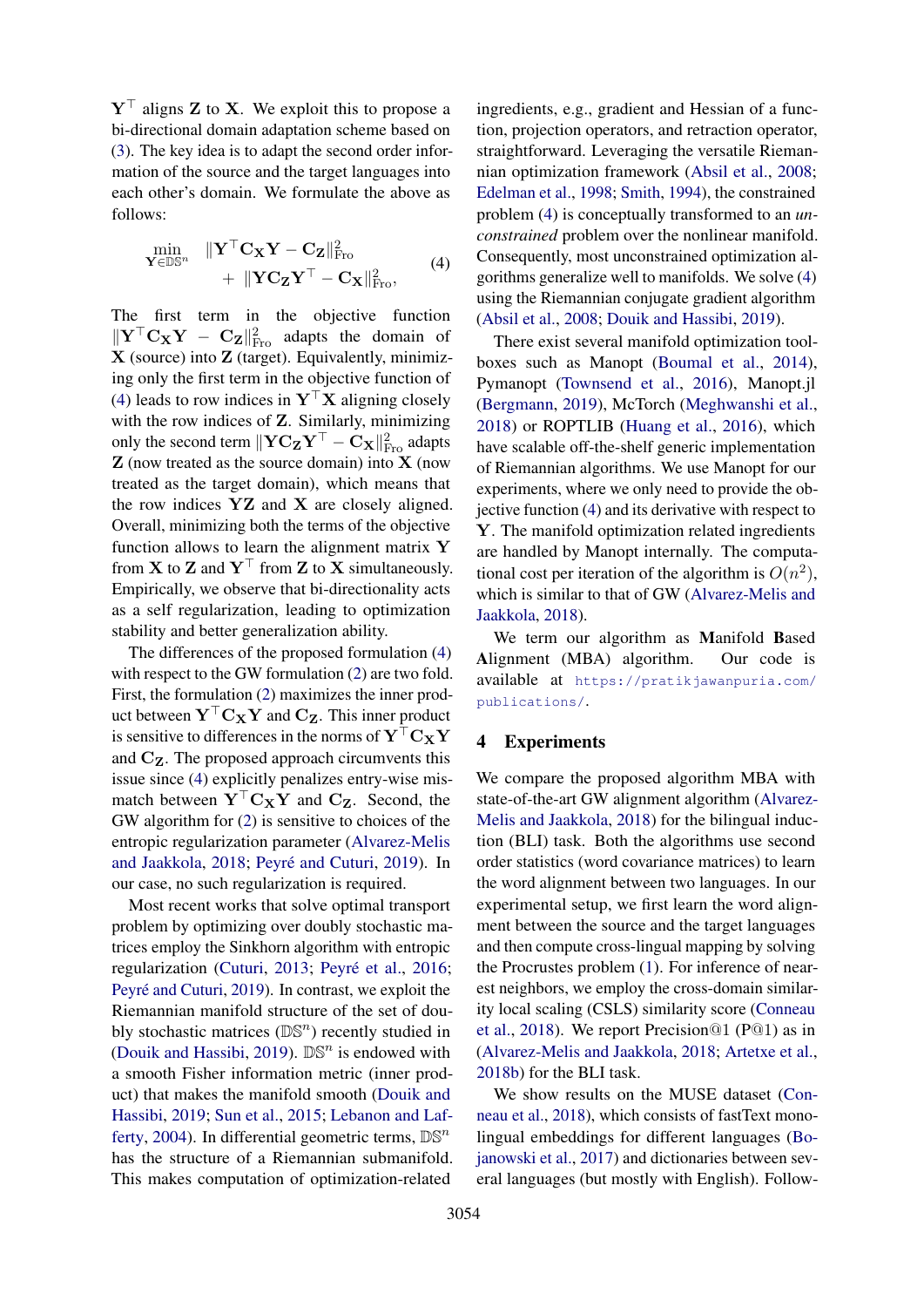<span id="page-3-0"></span>

| Method de-xx en-xx es-xx fr-xx it-xx pt-xx xx-de xx-en xx-es xx-fr xx-it xx-pt avg. |  |  |  |                                                                                |  |  |  |
|-------------------------------------------------------------------------------------|--|--|--|--------------------------------------------------------------------------------|--|--|--|
| GW                                                                                  |  |  |  | 62.6 77.4 <b>78.2 75.4 77.5</b> 77.2 62.6 75.9 <b>79.7 79.0 76.2</b> 74.9 74.7 |  |  |  |
| MBA                                                                                 |  |  |  | 63.3 78.4 78.2 75.3 77.0 77.5 63.1 77.3 79.4 78.7 76.2 75.0 75.0               |  |  |  |

Table 1: P@1 for BLI on six European languages: English, German, Spanish, French, Italian, and Portuguese. Here 'en-xx' refers to the average P@1 when English is the source language and others are target language. Similarly, 'xx-en' implies English as the target language and others as source language. Thus, 'avg.' shows P@1 averaged over all the thirty BLI results for each algorithm. The proposed algorithm MBA performs similar when the language pairs are closely related to each other.

<span id="page-3-1"></span>

| Method           |                     |              |              |              |              | en-bg en-cs en-da en-el en-fi en-hu en-nl en-pl |              |              | en-ru        |      |
|------------------|---------------------|--------------|--------------|--------------|--------------|-------------------------------------------------|--------------|--------------|--------------|------|
| GW<br><b>MBA</b> | 22.8<br><b>38.1</b> | 42.1<br>46.8 | 54.4<br>56.1 | 21.5<br>40.0 | 37.7<br>40.4 | 43.7<br>46.1                                    | 72.9<br>73.8 | 49.1<br>50.4 | 36.1<br>37.5 |      |
|                  |                     |              |              |              |              |                                                 |              |              |              |      |
| Method           |                     |              |              |              |              | bg-en cs-en da-en el-en fi-en hu-en nl-en       |              | pl-en        | ru-en        | avg. |

Table 2: P@1 for BLI on English and nine European languages: Bulgarian, Czech, Danish, Greek, Finnish, Hungarian, Dutch, Polish, and Russian. The 'avg.' shows P@1 averaged over all the eighteen BLI results. The proposed algorithm MBA outperforms GW when the bilingual mapping is learned between distant languages.

<span id="page-3-2"></span>

| Method en-ar en-hi en-tr ar-en hi-en tr-en |      |                             |      |      |       |
|--------------------------------------------|------|-----------------------------|------|------|-------|
| <b>GW</b>                                  | 27.4 | $0.0 \quad 40.9 \quad 41.0$ |      | 0.0  | 52.4  |
| <b>MBA</b>                                 | 27.9 | 25.1 42.0                   | 40.8 | 28.9 | -54.6 |

Table 3: P@1 for BLI on English and three non-European languages (Arabic, Hindi, and Turkish). MBA obtains significantly better results.

ing existing works [\(Artetxe et al.,](#page-4-5) [2018b;](#page-4-5) [Alvarez-](#page-4-6)[Melis and Jaakkola,](#page-4-6) [2018;](#page-4-6) [Alaux et al.,](#page-4-11) [2019\)](#page-4-11), the embeddings are normalized. The MUSE dataset provides predefined thirty test bilingual dictionaries between six European languages: English (en), German (de), Spanish (es), French (fr), Italian (it), and Portuguese (pt) on which we evaluate the methods. Additionally, we compute performance on the test dictionaries between English and twelve other languages: Arabic (ar), Bulgarian (bg), Czech (cs), Danish (da), Dutch (nl), Finnish (fi), Greek (el), Hindi (hi), Hungarian (hu), Polish (po), Russian (ru), and Turkish (tr). Following [Alvarez-Melis and](#page-4-6) [Jaakkola](#page-4-6) [\(2018\)](#page-4-6), we consider top  $n = 20000$  most frequent words in the vocabulary set for all the languages during the training stage. The inference is performed on the the full vocabulary set.

For GW, we use the original codes shared by [Alvarez-Melis and Jaakkola](#page-4-6) [\(2018\)](#page-4-6) and follow their recommendations on tuning the entropic regularization parameter and scaling of covariance matrices  $C_{\rm X}$  and  $C_{\rm Z}$ . As a practical implementation of MBA, we incrementally increase  $n$  starting from

1000 to 20 000 every fixed-number of iterations.

We begin by discussing the results on six closeby European languages in Table [1.](#page-3-0) We observe that both MBA and GW perform similarly when the languages are related. Hence, in the second set of experiments, we consider other European languages that are distant to English. We observe from Table [2](#page-3-1) that MBA outperforms GW, by an average BLI score of 6 points, in this challenging setting. Table [3](#page-3-2) reports results on language pairs involving English and three non-European languages. We again observe that the proposed algorithm MBA performs significantly better than GW. Overall, the experiments show the benefit of a geometric optimization framework.

## 5 Conclusion

Aligning the metric spaces of languages has a wide usage in cross-lingual applications. A popular approach in literature is the Gromov-Wasserstein (GW) alignment approach (Mémoli, [2011;](#page-5-24) Peyré [et al.,](#page-5-15) [2016;](#page-5-15) [Alvarez-Melis and Jaakkola,](#page-4-6) [2018\)](#page-4-6), which constructs a transport map by viewing the two embedding spaces as distributions. In contrast, we have viewed unsupervised bilingual word alignment as an instance of the more general unsupervised domain adaptation problem. In particular, our formulation allows search over the space of doubly stochastic matrices and induces bi-directional mapping between the source and target words. Both are motivated solely from the language perspective.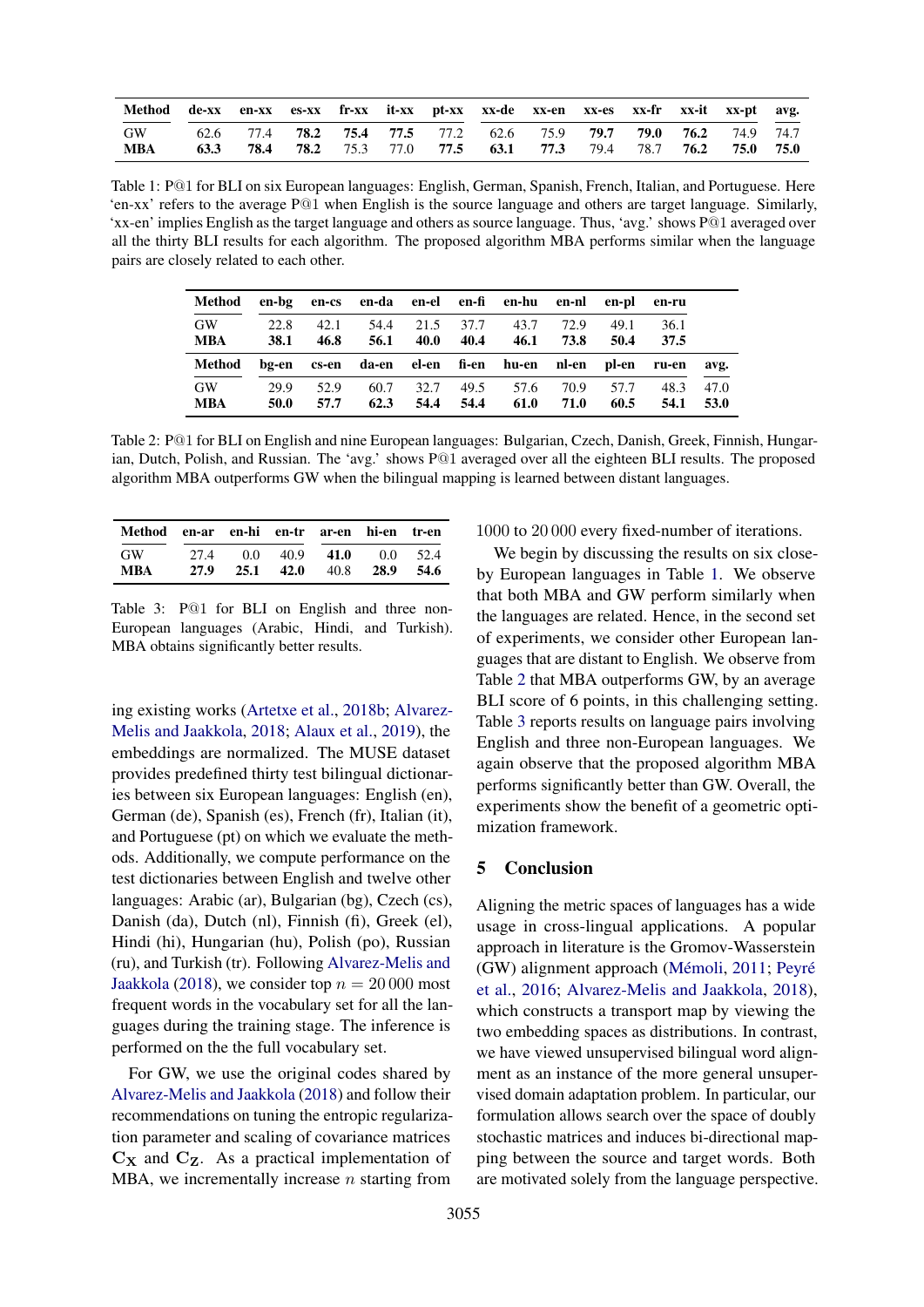The Riemannian framework allows to exploit the geometry of the doubly stochastic manifold. Empirically, we observe that the proposed algorithm MBA outperforms the GW algorithm for learning bilingual mapping [\(Alvarez-Melis and Jaakkola,](#page-4-6) [2018\)](#page-4-6), demonstrating the benefit of geometric optimization modeling.

## References

- <span id="page-4-9"></span>Pierre-Antoine Absil, Robert Mahony, and Rodolphe Sepulchre. 2008. *Optimization Algorithms on Matrix Manifolds*. Princeton University Press, Princeton, NJ.
- <span id="page-4-15"></span>Tameem Adel, Han Zhao, and Alexander Wong. 2017. Unsupervised domain adaptation with a relaxed covariate shift assumption. In *Proceedings of the AAAI Conference on Artificial Intelligence*.
- <span id="page-4-11"></span>Jean Alaux, Edouard Grave, Marco Cuturi, and Armand Joulin. 2019. Unsupervised hyperalignment for multilingual word embeddings. In *Proceedings of the International Conference on Learning Representations*. URL: [https://github.com/facebookresearch/](https://github.com/facebookresearch/fastText/tree/master/alignment) [fastText/tree/master/alignment](https://github.com/facebookresearch/fastText/tree/master/alignment).
- <span id="page-4-6"></span>David Alvarez-Melis and Tommi S. Jaakkola. 2018. Gromov-wasserstein alignment of word embedding spaces. In *Proceedings of the Conference on Empirical Methods in Natural Language Processing*. URL: https://github.com/dmelis/otalign.
- <span id="page-4-1"></span>Mikel Artetxe, Gorka Labaka, and Eneko Agirre. 2016. Learning principled bilingual mappings of word embeddings while preserving monolingual invariance. In *Proceedings of the Conference on Empirical Methods in Natural Language Processing*, pages 2289–2294.
- <span id="page-4-4"></span>Mikel Artetxe, Gorka Labaka, and Eneko Agirre. 2018a. Generalizing and improving bilingual word embedding mappings with a multi-step framework of linear transformations. In *Proceedings of the AAAI Conference on Artificial Intelligence*, pages 5012–5019.
- <span id="page-4-5"></span>Mikel Artetxe, Gorka Labaka, and Eneko Agirre. 2018b. A robust self-learning method for fully unsupervised cross-lingual mappings of word embeddings. In *Proceedings of the Annual Meeting of the Association for Computational Linguistics*, pages 789–798. URL: https://github.com/artetxem/vecmap.
- <span id="page-4-3"></span>Mikel Artetxe, Gorka Labaka, and Eneko Agirre. 2018c. Unsupervised statistical machine translation. In *Proceedings of the 2018 Conference on Empirical Methods in Natural Language Processing*, pages 3632–3642.
- <span id="page-4-16"></span>Mahsa Baktashmotlagh, Mehrtash T Harandi, Brian C Lovell, and Mathieu Salzmann. 2013. Unsupervised domain adaptation by domain invariant projection. In *Proceedings of the IEEE International Conference on Computer Vision*, pages 769–776.
- <span id="page-4-7"></span>Shai Ben-David, John Blitzer, Koby Crammer, and Fernando Pereira. 2007. Analysis of representations for domain adaptation. In *Advances in neural information processing systems*, pages 137–144.
- <span id="page-4-18"></span>Ronny Bergmann. 2019. Optimisation on Manifolds in Julia. [https://github.com/kellertuer/](https://github.com/kellertuer/Manopt.jl) [Manopt.jl](https://github.com/kellertuer/Manopt.jl).
- <span id="page-4-19"></span>Piotr Bojanowski, Edouard Grave, Armand Joulin, and Tomas Mikolov. 2017. Enriching word vectors with subword information. *Transactions of the Association for Computational Linguistics*, 5:135–146.
- <span id="page-4-14"></span>Karsten M Borgwardt, Arthur Gretton, Malte J Rasch, Hans-Peter Kriegel, Bernhard Schölkopf, and Alex J Smola. 2006. Integrating structured biological data by kernel maximum mean discrepancy. *Bioinformatics*, 22(14):e49–e57.
- <span id="page-4-17"></span>Nicolas Boumal, Bamdev Mishra, Pierre-Antoine Absil, and Rodolphe Sepulchre. 2014. Manopt, a Matlab toolbox for optimization on manifolds. *Journal of Machine Learning Research*, 15(Apr):1455– 1459.
- <span id="page-4-2"></span>Alexis Conneau, Guillaume Lample, Marc'Aurelio Ranzato, Ludovic Denoyer, and Hervé Jégou. 2018. Word translation without parallel data. In *Proceedings of the International Conference on Learning Representations*. URL: https://github.com/facebookresearch/MUSE.
- <span id="page-4-12"></span>Marco Cuturi. 2013. Sinkhorn distances: Lightspeed computation of optimal transport. In *Advances in neural information processing systems*, pages 2292– 2300.
- <span id="page-4-13"></span>Hal Daumé III. 2007. Frustratingly easy domain adaptation. In *Proceedings of the Annual Meeting of the Association of Computational Linguistics*, pages 256–263.
- <span id="page-4-8"></span>Ahmed Douik and Babak Hassibi. 2019. Manifold optimization over the set of doubly stochastic matrices: A second-order geometry. *IEEE Transactions on Signal Processing*, 67(22):5761–5774.
- <span id="page-4-10"></span>Alan Edelman, Tomás A. Arias, and Steven T. Smith. 1998. The geometry of algorithms with orthogonality constraints. *SIAM Journal on Matrix Analysis and Applications*, 20(2):303–353.
- <span id="page-4-0"></span>Manaal Faruqui and Chris Dyer. 2014. Improving vector space word representations using multilingual correlation. In *Proceedings of the Conference of the European Chapter of the Association for Computational Linguistics*, pages 462–471.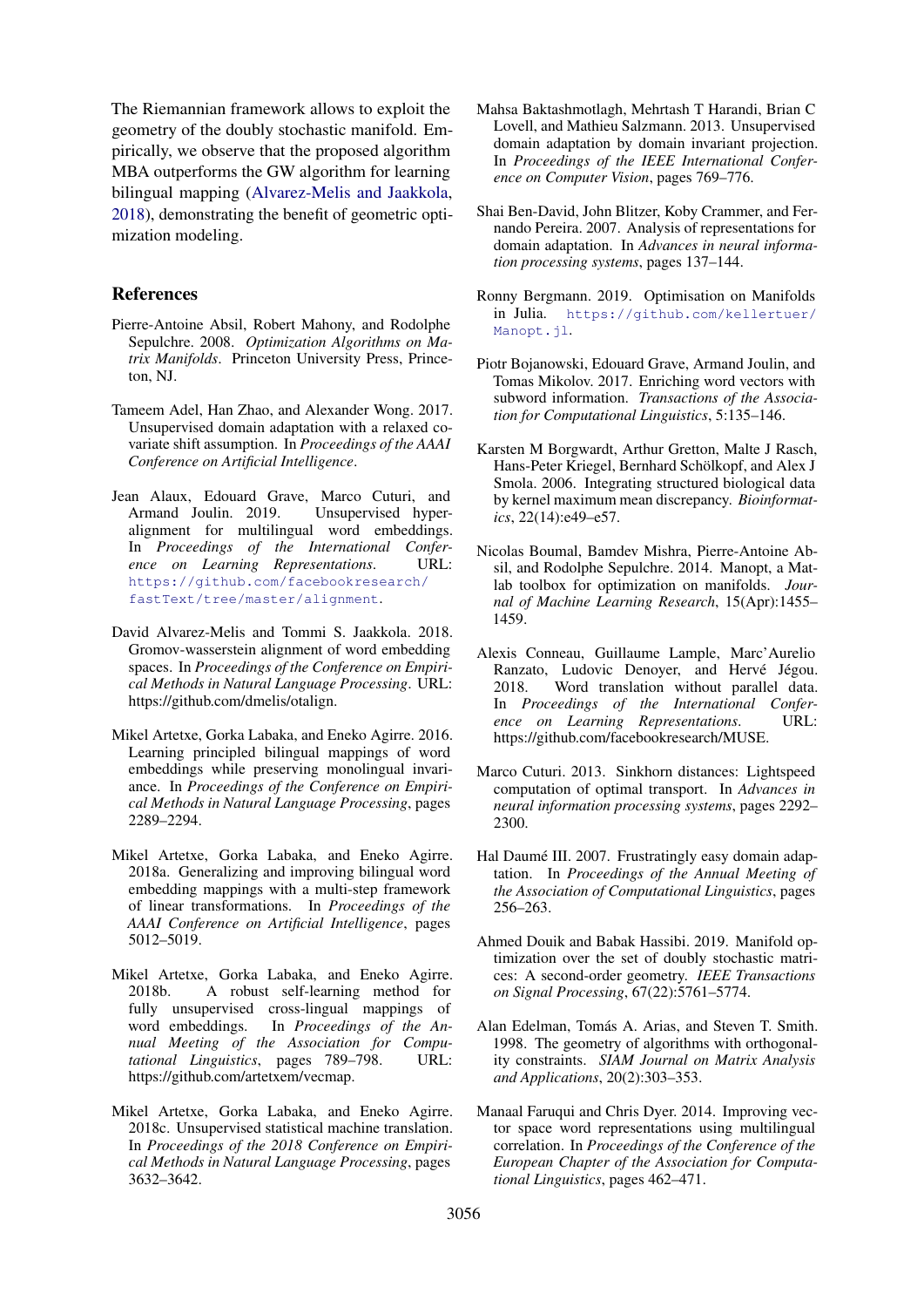- <span id="page-5-16"></span>Kenii Fukumizu, Francis R Bach, and Arthur Gretton. 2007. Statistical consistency of kernel canonical correlation analysis. *Journal of Machine Learning Research*, 8(Feb):361–383.
- <span id="page-5-7"></span>R. Gopalan, Ruonan Li, and R. Chellappa. 2011. Domain adaptation for object recognition: An unsupervised approach. In *International Conference on Computer Vision*.
- <span id="page-5-5"></span>Edouard Grave, Armand Joulin, and Quentin Berthet. 2019. Unsupervised alignment of embeddings with Wasserstein Procrustes. In *International Conference on Artificial Intelligence and Statistics*.
- <span id="page-5-4"></span>Yedid Hoshen and Lior Wolf. 2018. Non-adversarial unsupervised word translation. Technical report, arXiv preprint arXiv:1801.06126v3.
- <span id="page-5-23"></span>Wen Huang, Pierre-Antoine Absil, Kyle A. Gallivan, and Paul Hand. 2016. Roptlib: an object-oriented C++ library for optimization on Riemannian manifolds. Technical Report FSU16-14.v2, Florida State University.
- <span id="page-5-3"></span>Pratik Jawanpuria, Arjun Balgovind, Anoop Kunchukuttan, and Bamdev Mishra. 2019. Learning multilingual word embeddings in latent metric space: A geometric approach. *Transactions of the Association for Computational Linguistics*, 7:107–120.
- <span id="page-5-6"></span>Pratik Jawanpuria, Mayank Meghwanshi, and Bamdev Mishra. 2020. A simple approach to learning unsupervised multilingual embeddings. Technical report, arXiv preprint arXiv:2004.05991.
- <span id="page-5-2"></span>Armand Joulin, Piotr Bojanowski, Tomas Mikolov, Edouard Grave, and Hervé Jégou. 2018. Loss in translation: Learning bilingual word mapping with a retrieval criterion. In *Proceedings of the Conference on Empirical Methods in Natural Language Processing*.
- <span id="page-5-1"></span>Alexandre Klementiev, Ivan Titov, and Binod Bhattarai. 2012. Inducing crosslingual distributed representations of words. In *Proceedings of the International Conference on Computational Linguistics: Technical Papers*, pages 1459–1474.
- <span id="page-5-20"></span>Guy Lebanon and John Lafferty. 2004. Hyperplane margin classifiers on the multinomial manifold. In *Proceedings of the International Conference on Machine learning*, page 66.
- <span id="page-5-9"></span>Sridhar Mahadevan, Bamdev Mishra, and Shalini Ghosh. 2018. A unified framework for domain adaptation using metric learning on manifolds. In *Joint European Conference on Machine Learning and Knowledge Discovery in Databases*, pages 843– 860.
- <span id="page-5-22"></span>Mayank Meghwanshi, Pratik Jawanpuria, Anoop Kunchukuttan, Hiroyuki Kasai, and Bamdev Mishra. 2018. Mctorch, a manifold optimization library for deep learning. Technical report, arXiv preprint arXiv:1810.01811.
- <span id="page-5-24"></span>Facundo Mémoli. 2011. Gromov–Wasserstein distances and the metric approach to object matching. *Foundations of computational mathematics*, 11(4):417–487.
- <span id="page-5-0"></span>Tomas Mikolov, Quoc V Le, and Ilya Sutskever. 2013. Exploiting similarities among languages for machine translation. Technical report, arXiv preprint arXiv:1309.4168.
- <span id="page-5-14"></span>Gabriel Peyré and Marco Cuturi. 2019. Computational optimal transport. *Foundations and Trends in Machine Learning*, 11(5-6):355–602.
- <span id="page-5-15"></span>Gabriel Peyré, Marco Cuturi, and Justin Solomon. 2016. Gromov-Wasserstein averaging of kernel and distance matrices. In *Proceedings of the International Conference on Machine Learning*.
- <span id="page-5-17"></span>Peter Prettenhofer and Benno Stein. 2011. Crosslingual adaptation using structural correspondence learning. *ACM Transactions on Intelligent Systems and Technology*, 3(1):13.
- <span id="page-5-18"></span>Sebastian Ruder. 2019. *Neural transfer learning for natural language processing*. Ph.D. thesis, National University of Ireland, Ireland.
- <span id="page-5-12"></span>Peter H Schönemann. 1966. A generalized solution of the orthogonal Procrustes problem. *Psychometrika*, 31(1):1–10.
- <span id="page-5-10"></span>S. T. Smith. 1994. Optimization techniques on Riemannian manifold. In A. Bloch, editor, *Hamiltonian and Gradient Flows, Algorithms and Control*, volume 3, pages 113–136. American Mathematical Society, Providence, RI.
- <span id="page-5-11"></span>Samuel L. Smith, David H. P. Turban, Steven Hamblin, and Nils Y. Hammerla. 2017. Offline bilingual word vectors, orthogonal transformations and the inverted softmax. In *Proceedings of the International Conference on Learning Representations*.
- <span id="page-5-8"></span>Baochen Sun, Jiashi Feng, and Kate Saenko. 2016. Return of frustratingly easy domain adaptation. In *Proceedings of the AAAI Conference on Artificial Intelligence*.
- <span id="page-5-19"></span>Yanfeng Sun, Junbin Gao, Xia Hong, Bamdev Mishra, and Baocai Yin. 2015. Heterogeneous tensor decomposition for clustering via manifold optimization. *IEEE transactions on pattern analysis and machine intelligence*, 38(3):476–489.
- <span id="page-5-21"></span>James Townsend, Niklas Koep, and Sebastian Weichwald. 2016. Pymanopt: A python toolbox for optimization on manifolds using automatic differentiation. *Journal of Machine Learning Research*, 17(137):1–5. URL: https://pymanopt.github.io.
- <span id="page-5-13"></span>Cédric Villani. 2009. Optimal Transport: Old and New. Springer-Verlag.